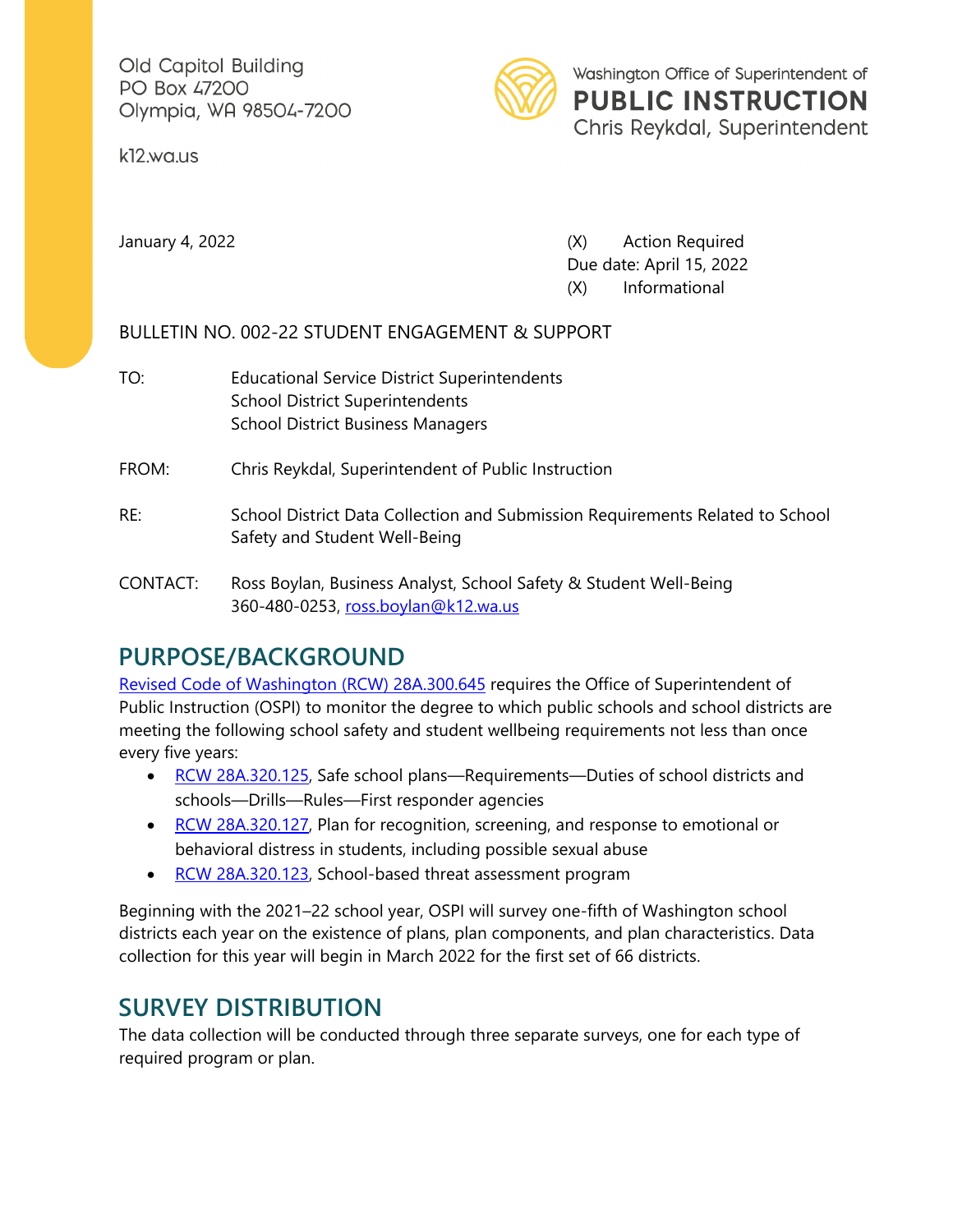BULLETIN NO. 002-22 SES January 4, 2022 Page 2

Each survey will be sent to the school district representative best suited to answer questions about each plan or program. OSPI will be working with Educational Service District (ESD) Regional School Safety Center (RSSC) staff prior to March 2022 to determine who specifically will be sent the survey. If a suitable staff member cannot be identified, then the survey will be sent to that district's Superintendent. Each survey must be completed by April 15, 2022.

The following districts will be surveyed during the 2021–22 school year:

Almira School District Bremerton School District Bridgeport School District Catalyst Public Schools Centralia School District Chief Leschi Schools Columbia (Stevens) School District Coulee-Hartline School District Coupeville School District Davenport School District East Valley School District (Spokane) Easton School District Evaline School District Federal Way School District Glenwood School District Great Northern School District Index School District Kahlotus School District Kent School District Kettle Falls School District Kittitas School District Klickitat School District Lake Quinault School District Lake Stevens School District Lind School District Longview School District Loon Lake School District Lopez School District Lyle School District Marysville School District Methow Valley School District Morton School District Mount Baker School District Mount Vernon School District

North Franklin School District Office of the Governor (Sch for Blind) Orting School District Palisades School District Paterson School District Pomeroy School District Pullman School District Queets-Clearwater School District Quilcene School District Quileute Tribal School District Quincy School District Rainier Valley Leadership Academy Republic School District Ridgefield School District Rosalia School District Royal School District Seattle School District Skykomish School District South Bend School District Steptoe School District Stevenson-Carson School District Tenino School District Toppenish School District Tumwater School District University Place School District Wahluke School District Walla Walla Public Schools Washington Center for Deaf and Hard of Hearing Youth Washington Military Department White Pass School District White River School District Willapa Valley School District